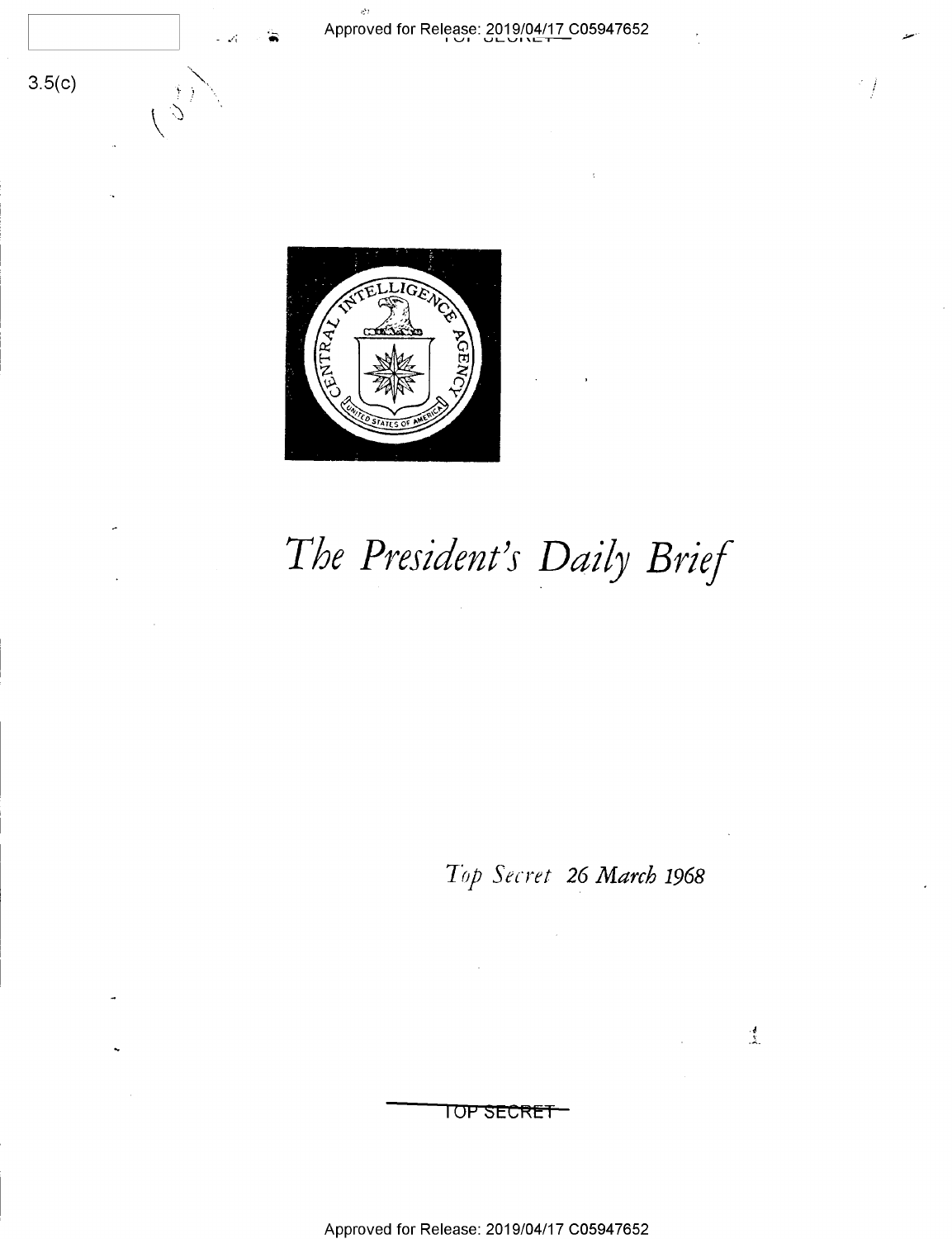$3.5(c)$ 

DAILY BRIEF 26 MARCH 1968  $\blacksquare$ 

CRET

1. Vietnam While military activity in South<br>Vietnam remains at a low level, we con-<br>tinue to get more signs of heavy enemy<br>infiltration into South Vietnam. Truck<br>traffic through the Mu Gia Pass is at<br>the highest level sinc

2. Panama Max Delvalle, the Arias supporter<br>whom the Assembly elected to the presi-<br>dency yesterday to replace Robles, has<br>called the Assembly into special session<br>this afternoon to make changes in the<br>electoral code.

This throws down the gauntlet to<br>the National Guard, which refuses to<br>recognize the impeachment of Robles and<br>says it will not let the session meet.<br>The confrontation could lead to violence,<br>although Arias and his supporte or equipment for an effective challenge to the Guard.

The general strike proclaimed yes- terday by the Arias forces shows no sign of getting off the ground.

 $\overline{\phantom{a}}$  . The contract of the contract of the contract of the contract of the contract of the contract of the contract of the contract of the contract of the contract of the contract of the contract of the contract of

**SFGREI** 

TOP SECRET

 $3.5(c)$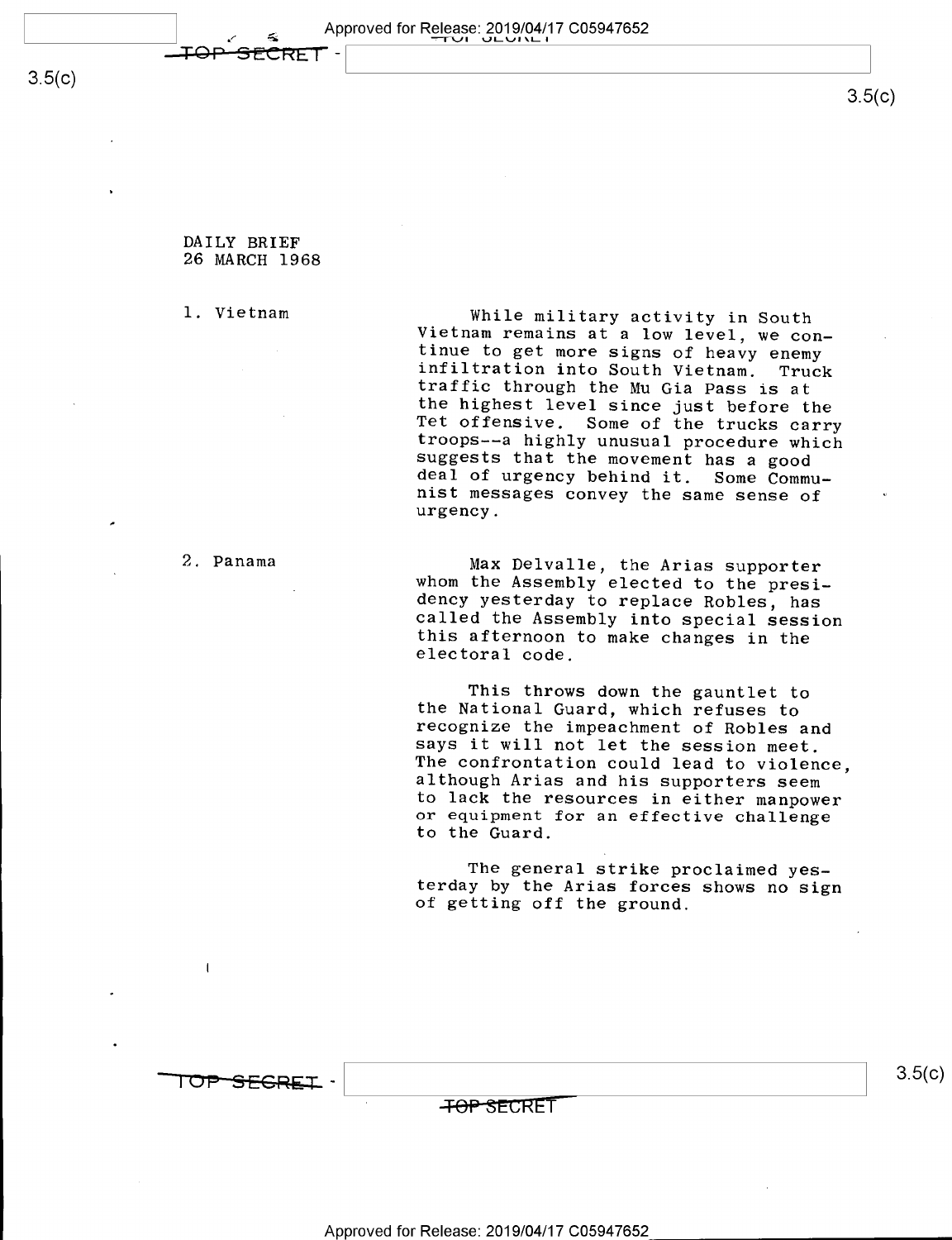$s.5(6)$ 

3. Laos

The United States Intelligence<br>Board has approved a Special National<br>Intelligence Estimate on Communist in-<br>tentions in Laos over the next two to<br>three months. The estimate notes that<br>the Communists could in fairly short<br>o

-  $\sim$  3.5(c)

It points out that the Communists<br>might press ahead if, for instance,<br>they saw an advantage in creating a "second front" in Laos to spread US re-<br>sources. They might also do so if they<br>thought it advisable to strengthen the<br>Communist hand in any negotiations by<br>taking as much territory as possible in<br>Laos.

But, on balance, the estimate con-<br>cludes that the Communists will prob-<br>ably content themselves with the capture<br>of a few more positions and then reduce<br>their pressure during the rainy season<br>which begins in May.

Cambodian security forces have<br>evicted Viet Cong elements from Cambod-<br>ian territory and for the first time<br>have destroyed a large Communist biv-<br>ouac complex. The security forces<br>were acting on information provided by<br>the

Particularly significant is the fact that the destroyed bivouac is in<br>an area where local Cambodian officials have previously cooperated with the Viet Cong.

Sihanouk reportedly is working up a full dossier on Viet Cong installations in Cambodia, in case he decides to blow the whistle publicly on their activities. ,

=1=o-P—s'EcRE'r 3-§5(°)

 $\bullet$ 

4. Cambodia

<del>TOP SECRET</del>